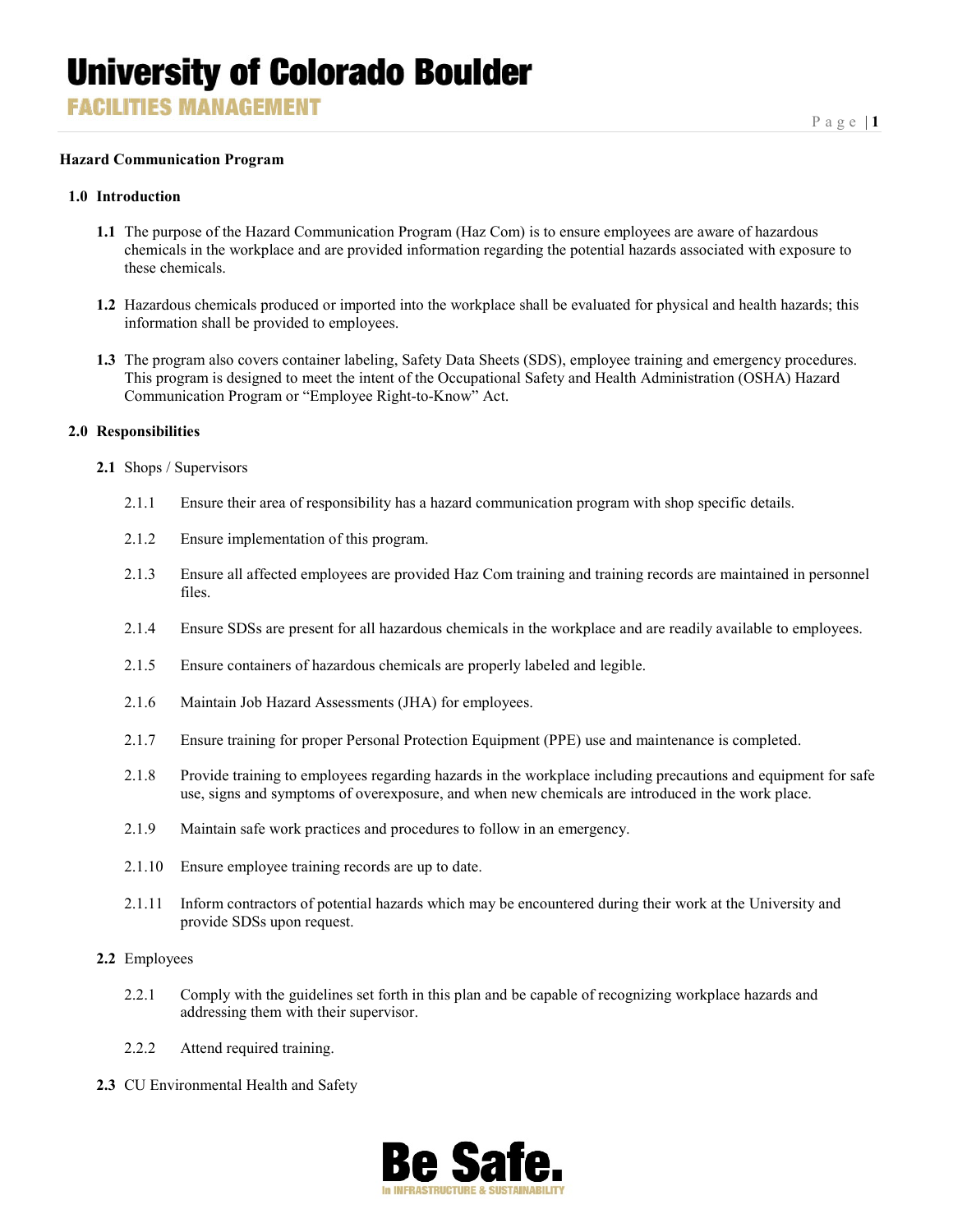### **FACILITIES MANAGEMENT**

2.3.1 Assist Facilities Management with training, respiratory protection selection and use.

#### **2.4** Contractors

- 2.4.1 Inform and provide Facilities Management with a chemical inventory and/or SDSs for the materials that will be introduced into the work area in the course of their work upon request.
- 2.4.2 Provide information regarding where chemicals will be used and stored on campus.

#### **3.0 Scope**

- **3.1** This program is applicable to Facilities Management employees.
	- 3.1.1 This program is applicable to areas where hazardous chemicals are used by employees for work-related activities.
	- 3.1.2 "**Hazardous Chemical**" implies that exposure to a chemical could pose a physical or health hazard.
		- 3.1.2.1 "**Physical hazard**" :chemical for which there is scientifically valid evidence that it is a combustible liquid, a compressed gas, explosive, flammable, an organic peroxide, an oxidizer, pyrophoric, unstable (reactive) or water-reactive.
		- 3.1.2.2 "**Health hazard**" :chemical for which there is significant evidence that acute or chronic health effects may occur in exposed employees.
- **3.2** Each shop that uses chemicals in work areas on a regular basis shall perform the following:
	- 3.2.1 Reduce the likelihood of injuries and/or illnesses to employees by informing and training employees of hazards.
	- 3.2.2 Ensure all employees are aware of proper use and storage of chemicals in their workplace.
	- 3.2.3 Provide assistance on the selection of PPE.

#### **4.0 Chemical Inventory**

- **4.1** The supervisor or designee is required to maintain a current inventory of hazardous chemicals used in the workplace. The inventory should be updated upon introduction of a new chemical into the workplace.
- **4.2** The inventory should identify each hazardous chemical by the primary name on the label, the manufacturer or distributor of the chemical and the name listed on the SDS
- **4.3** This inventory should be made readily available to employees. See Appendix B for a chemical inventory template.

#### **5.0 Labeling**

- **5.1** The supervisor or designee shall ensure primary and secondary hazardous chemical containers are properly labeled. All labels and warnings should be legible, written in English and prominently displayed on the container.
	- 5.1.1 A secondary label or warning written in a different language may be included with the English version.
- **5.2** Labels should identify the product name, GHS pictograms, signal words, hazard statements, precautionary statements, supplier information, and supplementary information (definitions in Appendix H).

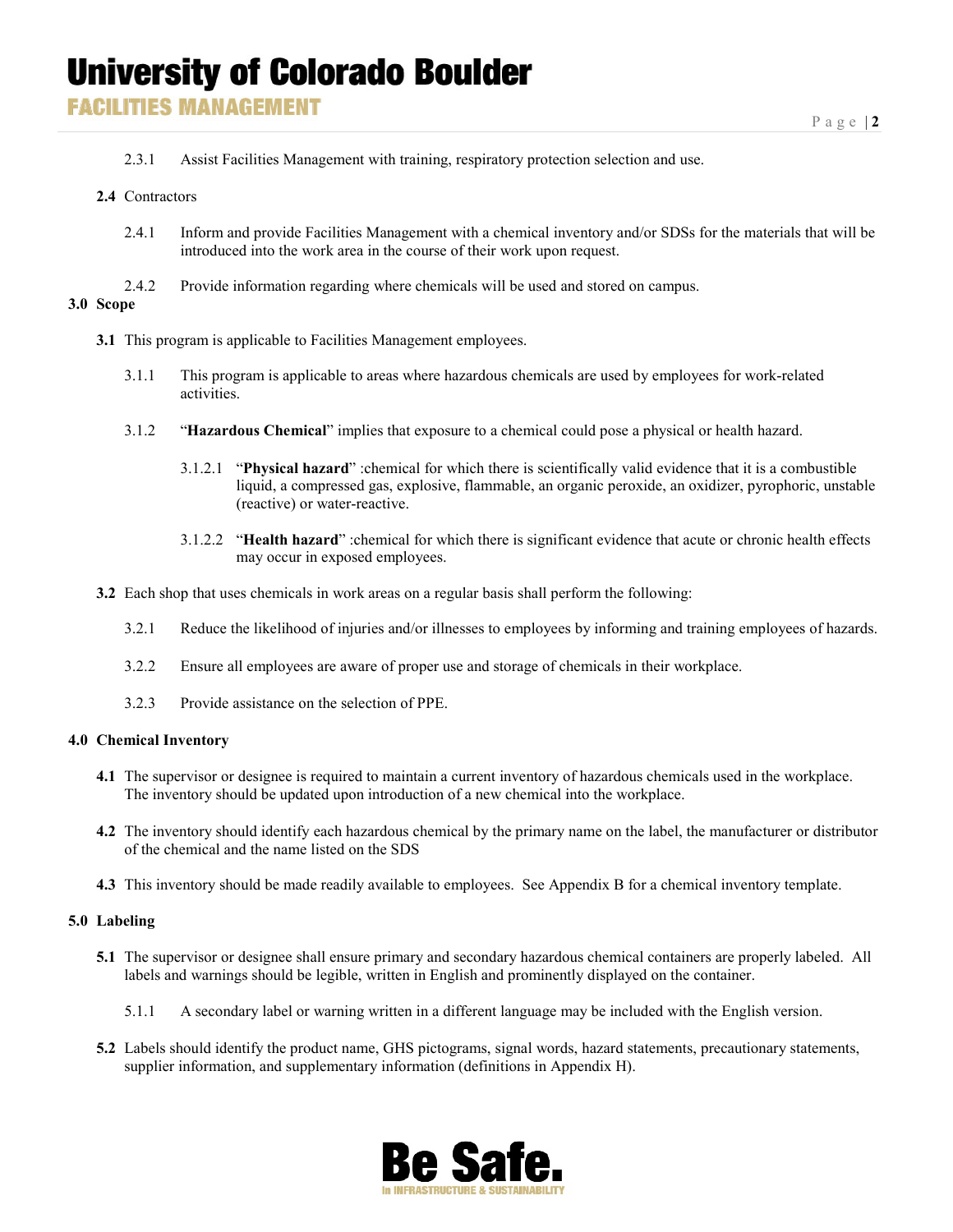### **FACILITIES MANAGEMENT**

- 5.2.1 Examples of the GHS pictograms can be seen in Appendix I.
- 5.2.2 An example of a GHS label can be seen in Appendix J.
- **5.3** Labels on incoming containers must not be defaced or removed until the container is empty. If the label becomes faded, illegible or destroyed they should be replaced and be durable, legible, and must be firmly affixed to the container(s).
- **5.4** Labels are not required for portable containers if they are intended only for the immediate use by the employee who performs the transfer.

#### **6.0 Safety Data Sheets (SDS)**

- **6.1** Each SDS should contain sixteen (16) headings in the following order:
	- 6.1.1 Identification of the substance or mixture and of the supplier.
	- 6.1.2 Hazard (s) identification
	- 6.1.3 Composition/information on ingredients
	- 6.1.4 First aid measures
	- 6.1.5 Firefighting measures
	- 6.1.6 Accidental release measures
	- 6.1.7 Handling and storage
	- 6.1.8 Exposure controls/personal protection
	- 6.1.9 Physical and chemical properties
	- 6.1.10 Stability and reactivity
	- 6.1.11 Toxicological information
	- 6.1.12 Ecological information
	- 6.1.13 Disposal considerations
	- 6.1.14 Transport information
	- 6.1.15 Regulatory information
	- 6.1.16 Other information
- **6.2** A SDS must be kept for each hazardous chemical used and must be readily available to employees. All employees should review SDS documents prior to using hazardous chemicals.
- **6.3** The supervisor or designee is responsible for obtaining SDS documents for the shop when new chemicals are procured. This designee also reviews incoming SDS documents for safety and health information to convey pertinent information and training to affected employees.

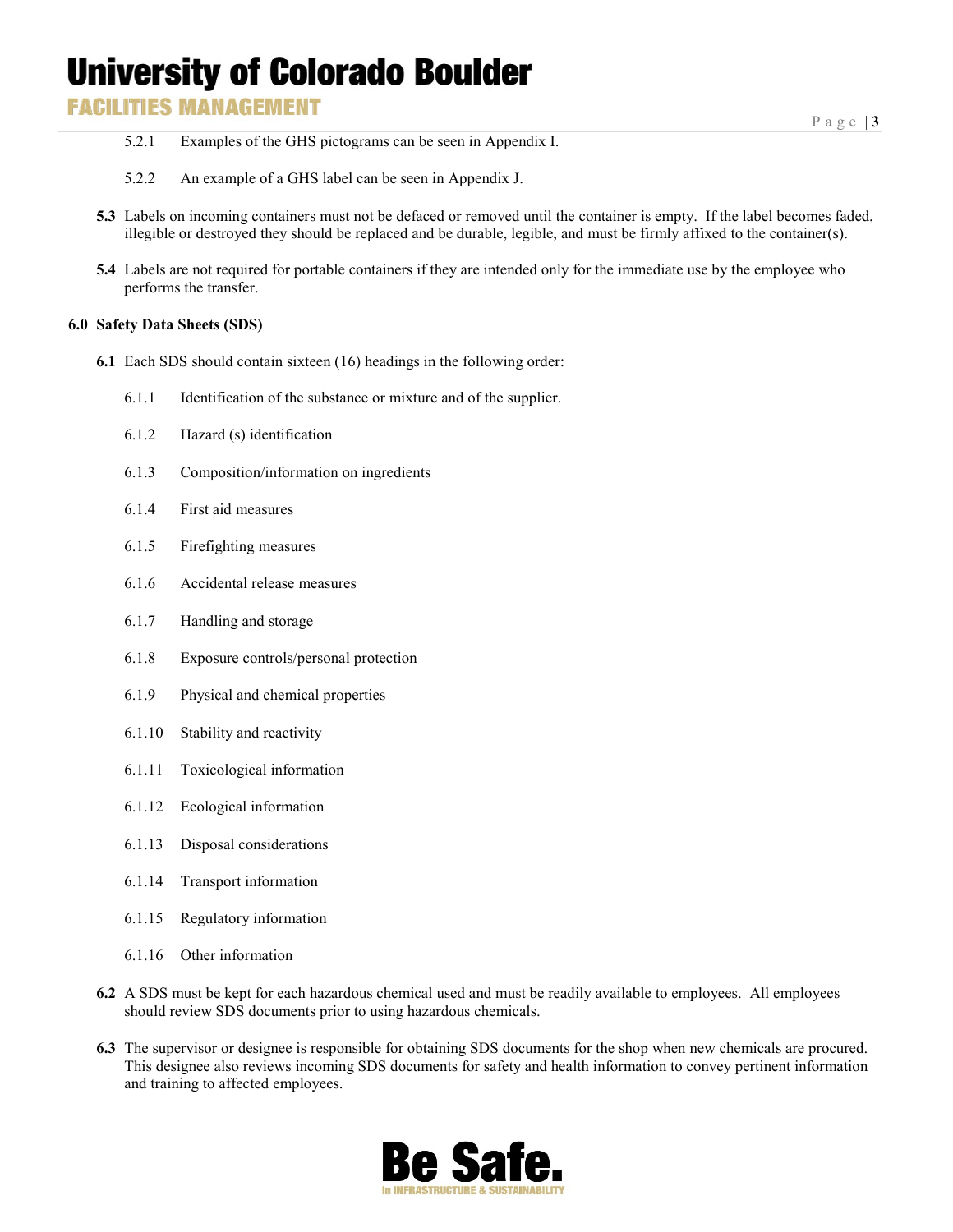#### **7.0 Employee Training**

- **7.1** Facilities Management will provide employees with effective information and training regarding hazardous chemicals in their work area prior to starting work, and whenever a new physical and/or health hazard is introduced in to the work area. The following information must be covered:
	- 7.1.1 The requirements of the Facilities Management Hazard Communication Program.
	- 7.1.2 The location and the availability of the written Hazard Communication Program.
	- 7.1.3 Physical and health hazards of chemicals in the work area, their locations, and the likely effects or symptoms of overexposure.
	- 7.1.4 Location of the shop hazardous chemicals inventory
	- 7.1.5 Location of SDS documents for all hazardous chemicals in the work area.
	- 7.1.6 The emergency procedures to follow in case of chemical spills, fires and other incidents.
	- 7.1.7 Methods used to determine the presence or release of hazardous chemicals in the work area.
	- 7.1.8 How to reduce or prevent exposure to hazardous chemicals through use of control/work practices and PPE, (Appendix D).
	- 7.1.9 Steps taken to reduce or prevent exposure to chemicals.
	- 7.1.10 Emergency procedures to follow if an employee is exposed to chemicals.
- **7.2** A record of the date, location and facilitator of each training session as well as a list of attendees should be maintained (Appendix C). Individual training records should be maintained in departmental personnel files.

#### **8.0 Hazardous Non-Routine Tasks**

- **8.1** A non-routine task is one which the employee does not normally perform and for which the employee has not previously been trained.
- **8.2** Prior to beginning non-routine tasks involving actual or potential exposures to hazardous chemicals, employees will be informed of the hazards present and be given appropriate work instructions, emergency procedures and PPE to be used.
- **8.3** Required PPE will be provided prior to starting the task.
- **8.4** The employee's supervisor is responsible for supplying PPE and providing training.

#### **9.0 Hazard Communication for General Office Staff**

**9.1** Employees in office environments work with a variety of products that may contain small amounts of hazardous chemicals. Safe exposure limits have been established for many hazardous chemical substances below which no adverse health effects are expected to occur. Since most office products are used intermittently and in small quantities, exposure to these products is not expected to exceed safe limits or produce adverse health effects. In addition, most of these products are consumer products and therefore meet the more stringent regulations for consumer product safety.

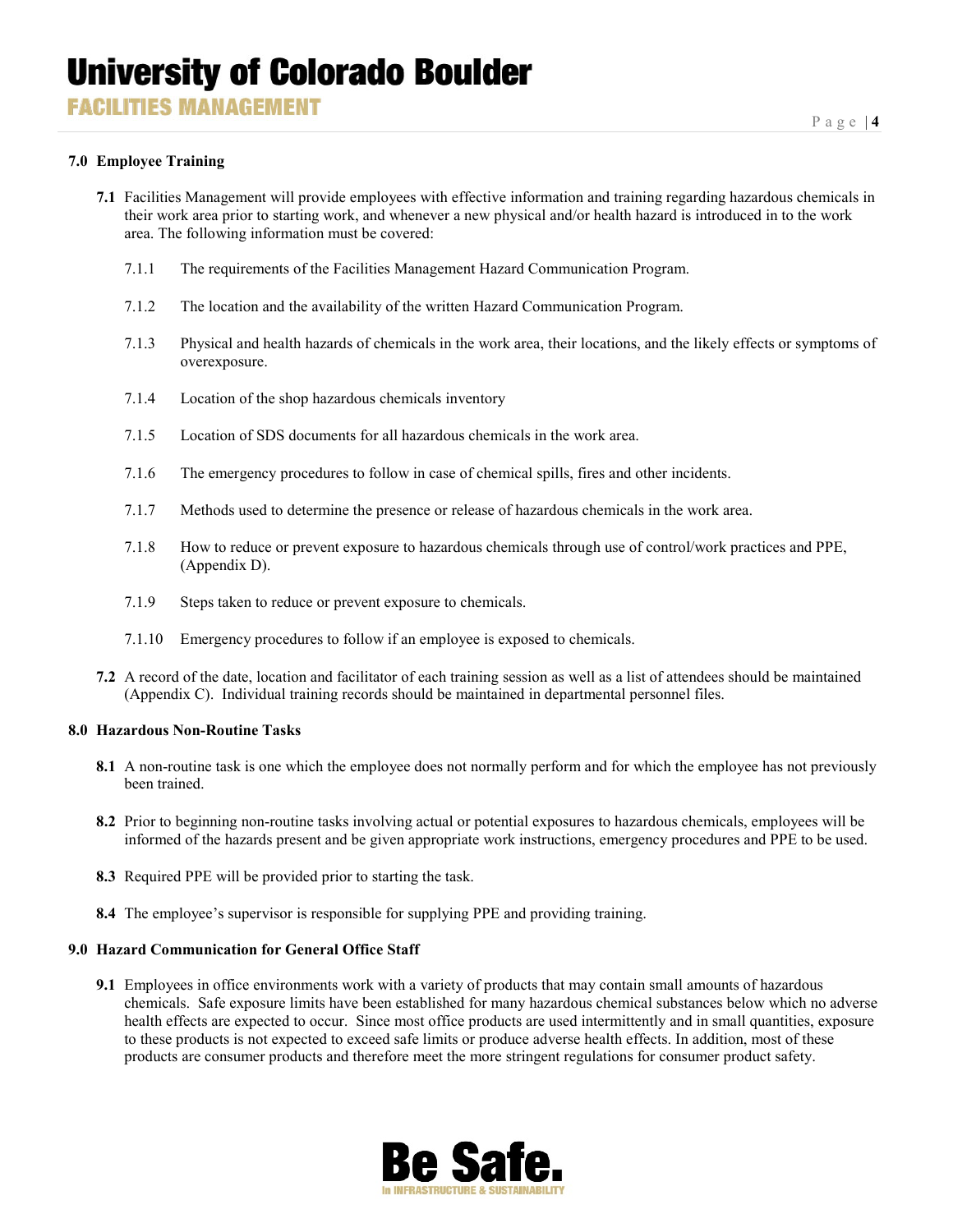### **FACILITIES MANAGEMENT**

Page | **5**

- **9.2** The following provides information for employees who work in offices by alerting them to potential hazardous substances that may be encountered (other sources of information include container labels and Safety Data Sheets). SDS documents are provided by manufacturers and detail the potential hazards and protection measures for a chemical or product. Similar products may vary from manufacturer to manufacturer.
	- 9.2.1 Adhesives: some products like glues and rubber cement contain chemicals such as ethylene glycol and acetone that could present a hazard under certain conditions. Acute exposure to vapors may cause respiratory irritation. Keep away from heat, sparks, and open flame, prevent skin and eye contact, and use only in areas with normal air circulation.
	- 9.2.2 Cleaners: office workers may have occasions to use cleaning products such as glass cleaner for copy machine glass, desktop cleaners, and typewriter element cleaner, use as directed.
	- 9.2.3 Copy/Duplication Products, dry and liquid toners for photocopy machines contain chemicals such as carbon black and resins that are mildly toxic if acute exposure occurs, but present no health hazard under normal conditions of use. Any machine copy/duplication process should be conducted in ventilated areas.
	- 9.2.4 Inks and Inking Materials: black mimeograph ink can be moderately toxic if swallowed but does not pose health hazards under normal conditions of use.
- **9.3** Protection: employees can be protected by reading container labels thoroughly before using unfamiliar products. Under normal conditions of use, these products are not expected to produce adverse health effects. Normal conditions include using products as directed in areas with normal room air circulation. For more detailed information on chemicals and chemical products, employees should consult the SDS.
- **9.4** Electrical accidents in an office usually occur as a result of faulty or defective equipment, unsafe installation or misuse of equipment. The following guidelines should be adhered to when installing or using electrical equipment.
	- 9.4.1 Equipment must be properly grounded to prevent shock injuries.
	- 9.4.2 A sufficient number of outlets will prevent circuit overloading.
	- 9.4.3 Avoid the use of poorly maintained or non-approved equipment.
	- 9.4.4 Cords should not be dragged over nails, hooks or other sharp objects.
	- 9.4.5 Receptacles should be installed and electric equipment maintained so that no live parts are exposed.
	- 9.4.6 Machines should be disconnected before cleaning or adjusting. Generally, machines and equipment should be locked and tagged out during maintenance.
- **9.5** Poor design and/or poor housekeeping can lead to crowding; lack of privacy; and slips, trips and falls. The following are important factors related to office layout and orderliness:
	- 9.5.1 Telephone, computer and electrical cords should be kept out of aisle ways and organized neatly.
	- 9.5.2 Faulty carpeting should be repaired or replaced.
	- 9.5.3 Floor mats (non-skid) should be placed inside building entrances.
	- 9.5.4 Blocked or improperly planned means of egress can lead to injuries caused by slips, trips and falls. If, during an emergency, employees become trapped due to improper egress, more serious injuries or fatalities could result.

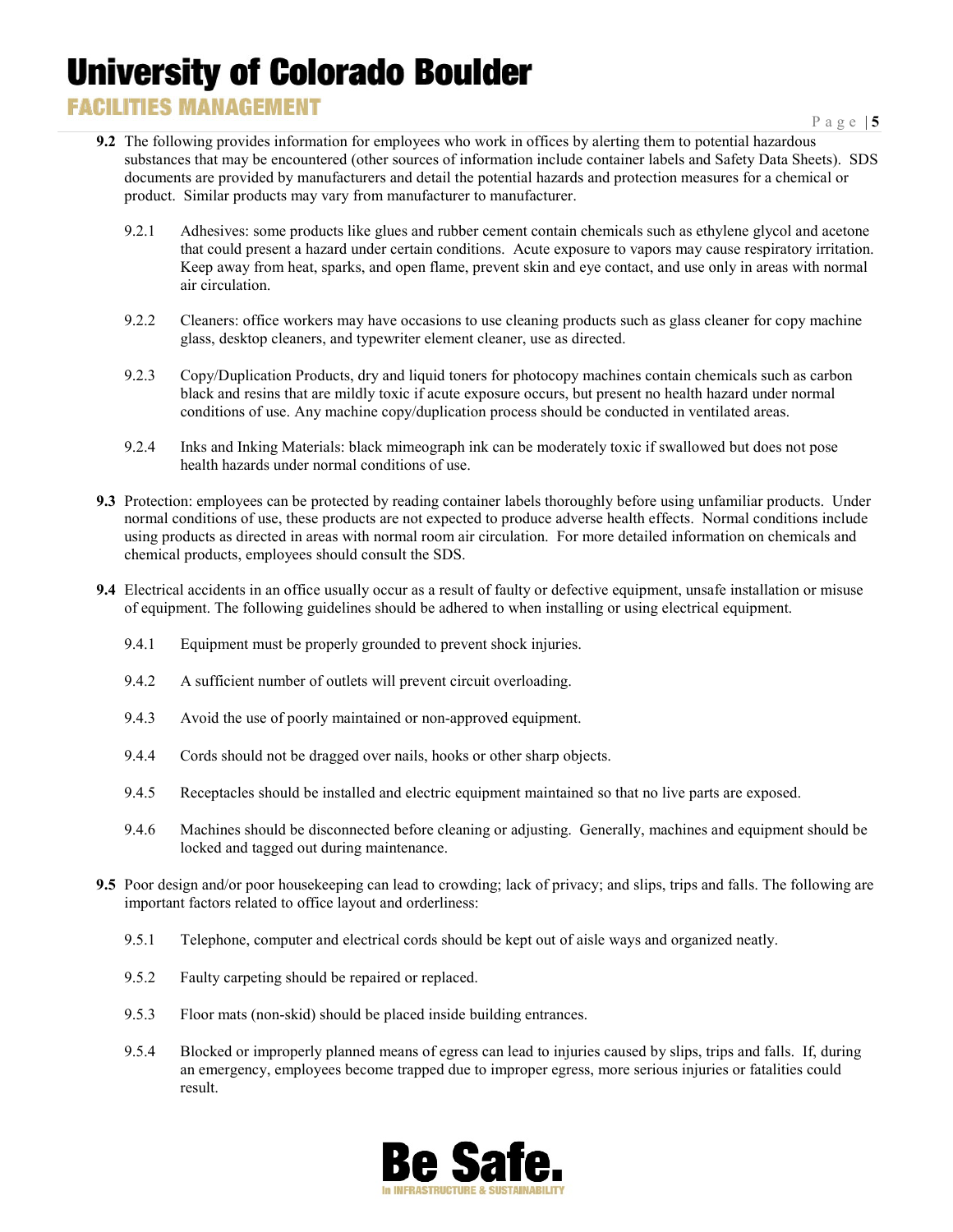### **FACILITIES MANAGEMENT**

- 9.5.5 Only open one drawer in filing cabinets at a time. This prevents the file cabinet from tipping over or the drawer being bumped against causing injury.
- 9.5.6 Chairs are designed to have the legs kept on the ground at all times. Chairs should not be leaned back in. Chairs should be held in place while sitting.
- **9.6** Machines with ingoing nip points or rotating parts can cause lacerations, abrasions, fractures and amputations if not adequately guarded.
- **9.7** Machines such as conveyors, electric hole-punches and paper shredders with hazardous moving parts must be guarded so office workers cannot come in contact with the moving parts.
- **9.8** Fans must have substantial bases and fan blades must be properly guarded.
- **9.9** Misuse of office tools such as pens; pencils; paper; letter openers; scissors and staplers can cause cuts, punctures and related infections. Injuries can be prevented by following precautions when using these materials:
	- 9.9.1 Paper cutters Keep blade closed when not in use. A guard should be provided and fingers should be kept clear.
	- 9.9.2 Staplers Always use a staple remover. Jammed staplers should never be tested with a thumb.
	- 9.9.3 Pencils, pens, scissors, etc. Store sharp objects in a drawer or with the points down. Sharp objects should be handed another person with the sharp end facing away from them.

**9.10** Steps can be taken to reduce office fire hazards.

- 9.10.1 Store unused records/papers in fire resistant files or vaults.
- 9.10.2 Use flame-retardant materials.
- 9.10.3 Fire extinguishers and alarms should be conspicuously placed and accessible.

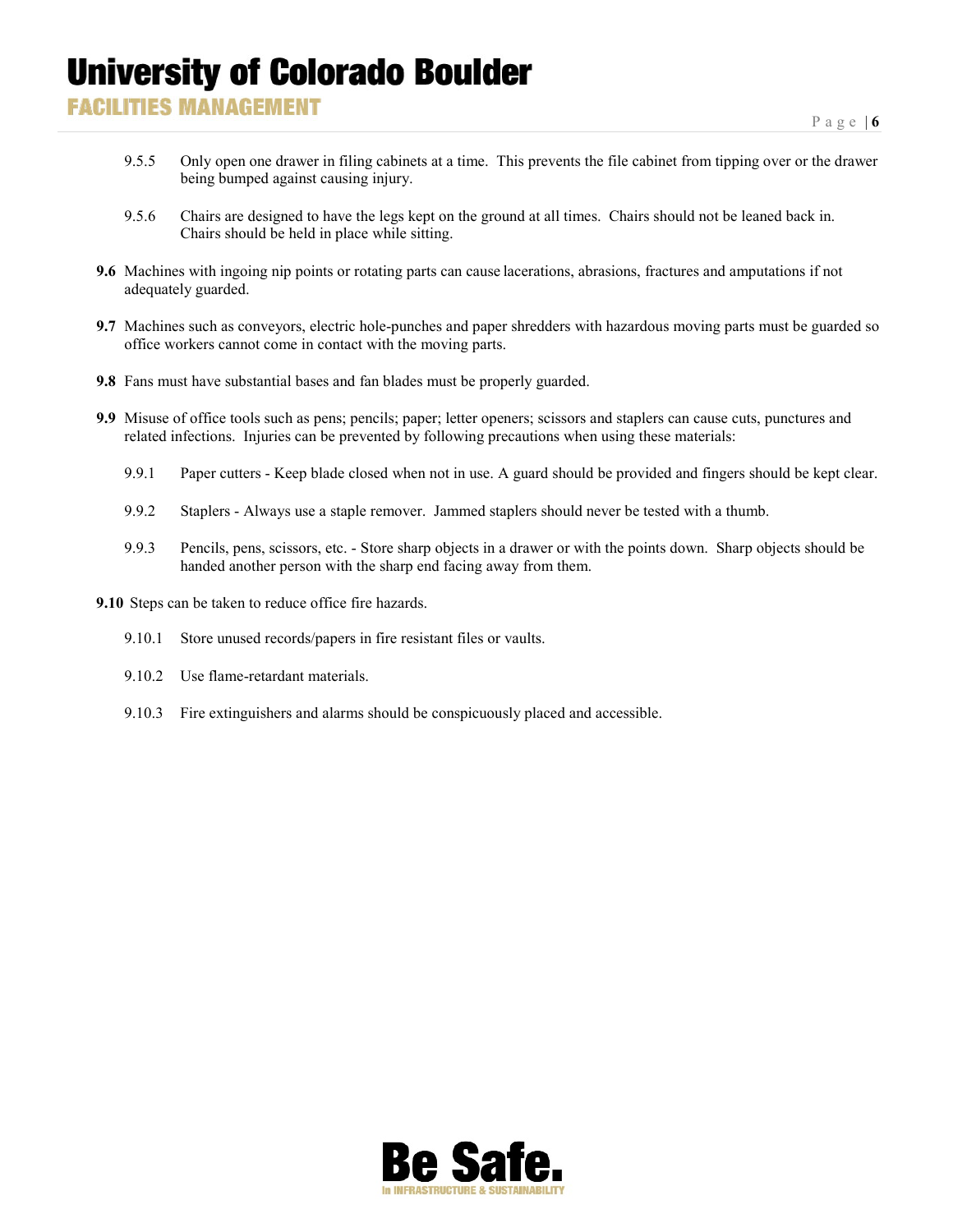**FACILITIES MANAGEMENT** 

#### **Appendix A:**

#### **Facility Management Hazard Communication Checklist**

| <b>Subject Area</b> | <b>Standard</b>                                               | Recommendation                                                                       | <b>Notes</b> |
|---------------------|---------------------------------------------------------------|--------------------------------------------------------------------------------------|--------------|
|                     | Personnel know where the                                      | Shop hazard communication plan can be                                                |              |
| Administration      | hazard communication program                                  | kept in a common location.                                                           |              |
|                     | is located & have access to it                                |                                                                                      |              |
|                     | The written hazard                                            | All hazardous chemicals will be part of an                                           |              |
|                     | communication plan includes an                                | inventory and will be kept on shop                                                   |              |
|                     | updated hazardous chemical                                    | SharePoint site. The inventory will be                                               |              |
|                     | inventory                                                     | updated as necessary                                                                 |              |
|                     | Personnel have completed                                      | The Hazard Communication program                                                     |              |
|                     | hazard communication training                                 | training will fulfill this requirement.                                              |              |
|                     | and training has been                                         |                                                                                      |              |
|                     | documented                                                    |                                                                                      |              |
|                     | Safety Data Sheets (SDS), for all                             | All chemicals have SDSs.                                                             |              |
|                     | hazardous chemicals, are readily                              |                                                                                      |              |
|                     | available to all employees                                    | The JHA should describe the associated                                               |              |
|                     | Job Hazard Assessments (JHAs)<br>are written and available to |                                                                                      |              |
|                     | employees performing tasks.                                   | health and physical hazards, and the<br>measures employees can take to protect       |              |
|                     |                                                               | themselves from these hazards. The                                                   |              |
|                     | These JHAs will be readily                                    | employee will be trained prior to                                                    |              |
|                     | available to all employees                                    | performing the task. Resources for creating                                          |              |
|                     |                                                               | a JHA can be found on the Facilities Safety                                          |              |
|                     |                                                               | website.                                                                             |              |
|                     | Hazardous chemicals are stored                                | Incompatible materials shall be stored                                               |              |
|                     | safely and by proper hazard class                             | separately when containers have a capacity                                           |              |
| <b>Hazardous</b>    |                                                               | of more than 5 pounds / 2 kilograms or 0.5                                           |              |
| <b>Chemical Use</b> |                                                               | gallons / 2 liters. They should be separated                                         |              |
|                     |                                                               | by no less than 20 feet or isolated by a                                             |              |
|                     |                                                               | noncombustible partition extending 18                                                |              |
|                     |                                                               | inches above the materials                                                           |              |
|                     | Hazardous chemical containers                                 | Chemical containers cannot be damaged                                                |              |
|                     | and labels are in good condition                              | and must have a secure cap. Labels cannot                                            |              |
|                     |                                                               | be defaced and must be legible and secured                                           |              |
|                     |                                                               | to the container                                                                     |              |
|                     | Primary and secondary chemical                                | Labels are not required for portable<br>containers if they are intended only for the |              |
|                     | containers are properly labeled.                              |                                                                                      |              |
|                     |                                                               | immediate use by the employee who<br>performs the transfer                           |              |
|                     |                                                               |                                                                                      |              |
|                     |                                                               | Primary container labels must include:                                               |              |
|                     |                                                               | chemical name                                                                        |              |
|                     | Hazardous chemicals are secured                               | Unoccupied areas containing hazardous                                                |              |
|                     | against unauthorized access                                   | materials shall be secured (locked) at all                                           |              |
|                     |                                                               | times. This includes areas beyond hallway                                            |              |
|                     |                                                               | access doors controlled by key cards / touch                                         |              |
|                     |                                                               | pads / pin number access. If storage                                                 |              |
|                     |                                                               | equipment (storage cabinet, refrigerator,                                            |              |
|                     |                                                               | etc.) is in common areas or hallways, lock                                           |              |
|                     |                                                               | them when unattended                                                                 |              |

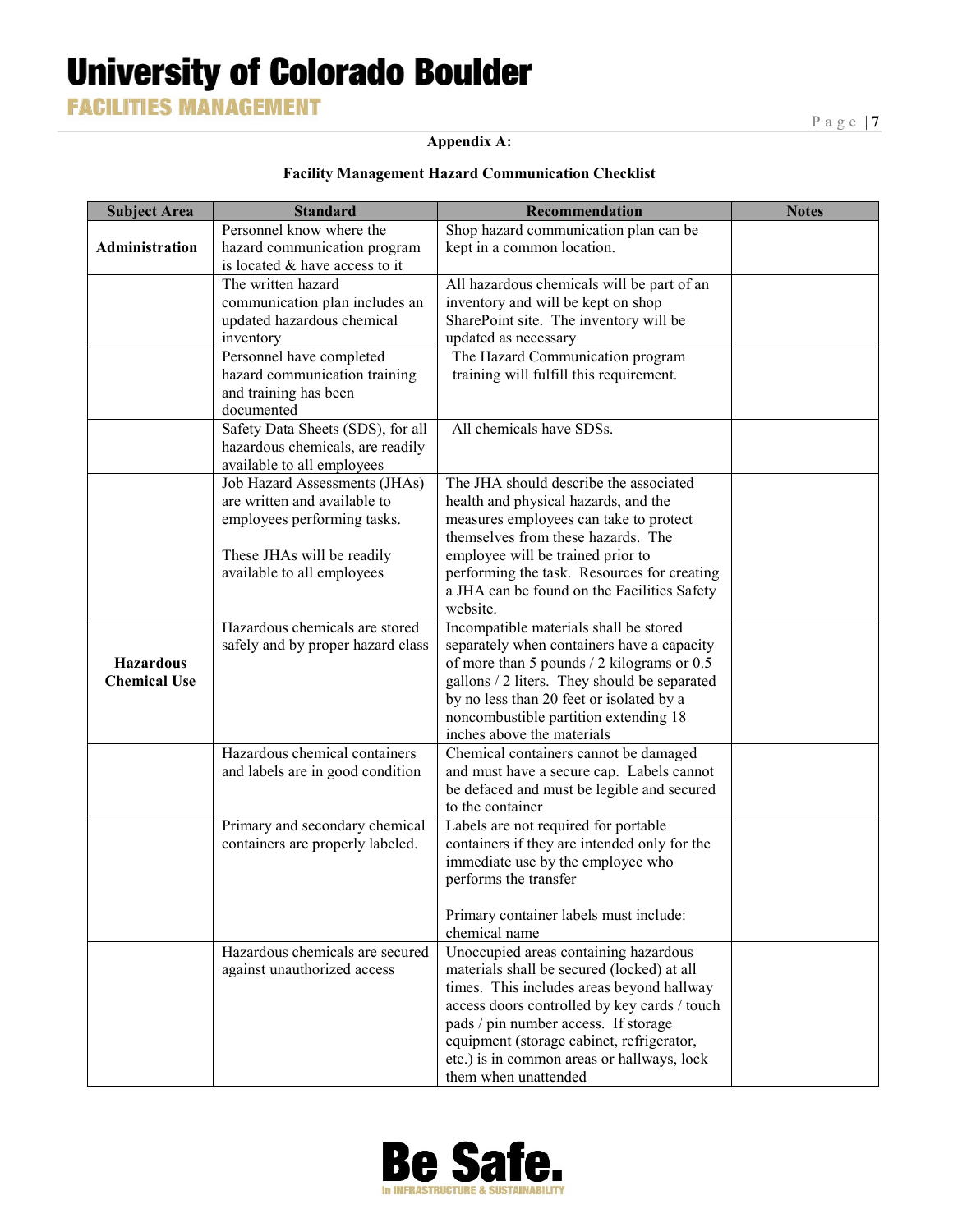### **FACILITIES MANAGEMENT**

|--|--|--|--|--|

|                                   |                                                                                                            |                                                                                                                                                                                                                                                                                                                               | $\cdots$ |
|-----------------------------------|------------------------------------------------------------------------------------------------------------|-------------------------------------------------------------------------------------------------------------------------------------------------------------------------------------------------------------------------------------------------------------------------------------------------------------------------------|----------|
|                                   | Gas cylinders are secured,<br>capped, labeled, and segregated<br>by hazard class                           | Compressed gas cylinders shall be secured<br>at all times. Use cylinder clamps or chains<br>attached to stationary objects. Cylinder<br>stands are also acceptable                                                                                                                                                            |          |
|                                   | Designated areas are established<br>for carcinogens, reproductive<br>toxins and highly toxic<br>chemicals. | Designated areas (signs) must be posted<br>when working with select carcinogens,<br>reproductive toxins or substances that have<br>a high degree of acute toxicity.                                                                                                                                                           |          |
|                                   | Fume hoods are used correctly                                                                              | Fume hood baffles and slots shall be<br>unobstructed. When operators are using a<br>hood the sash should be positioned to shield<br>operator.                                                                                                                                                                                 |          |
|                                   | Eyewashes and showers can be<br>reached within 10 seconds from<br>workstations                             | Safety showers and eyewashes shall be<br>within 10 seconds of travel for immediate<br>emergency use.                                                                                                                                                                                                                          |          |
|                                   | Hazardous chemicals and waste<br>are disposed of properly                                                  | All hazardous chemicals and waste are<br>disposed of in accordance with CU EH &S<br>policies.                                                                                                                                                                                                                                 |          |
| Housekeeping                      | First aid supplies are available                                                                           | First aid kits shall be available and<br>maintained for treatment of minor injuries<br>or for short-term emergency treatment<br>before getting medical assistance                                                                                                                                                             |          |
|                                   | No-smoking and eating in shop<br>areas.                                                                    | Eating, drinking, gum chewing and<br>cosmetic application are not permitted in<br>the shop. Food shall not be eaten in places<br>where chemicals/heavy metals are being<br>used or stored. Employee break or<br>lunchrooms shall be identified within the<br>shop                                                             |          |
|                                   | Chemical spill supplies are<br>available                                                                   | In the event of a chemical spill, supplies<br>shall be available to control a spill of 1<br>gallon or less. Spill supplies needed are<br>based on chemical hazards present in your<br>shop                                                                                                                                    |          |
|                                   | Shops are clean and well<br>maintained                                                                     | Any spills or accumulations of metals on<br>work surfaces shall be removed daily, using<br>techniques that minimize residual surface<br>contamination                                                                                                                                                                         |          |
| <b>Machinery</b> and<br>Equipment | Refrigerators are labeled for<br>designated use                                                            | Refrigerators shall be labeled for designated<br>use Example: "No Food - Chemical Storage<br>Only".                                                                                                                                                                                                                           |          |
|                                   | Electrical connections are<br>appropriate                                                                  | Electrical outlets shall not be overloaded.<br>Extension cords shall not be used as<br>permanent wiring. Surge protectors shall<br>not be used with high amperage devices.<br>Remove any outdated electrical equipment<br>or damaged electrical cords from service.<br>Install additional circuits or outlets if<br>necessary |          |
|                                   | Machinery and equipment are<br>properly guarded                                                            | Machine guards shall be provided and in<br>use for mechanical equipment posing a<br>potential hazard to those operating the<br>equipment                                                                                                                                                                                      |          |

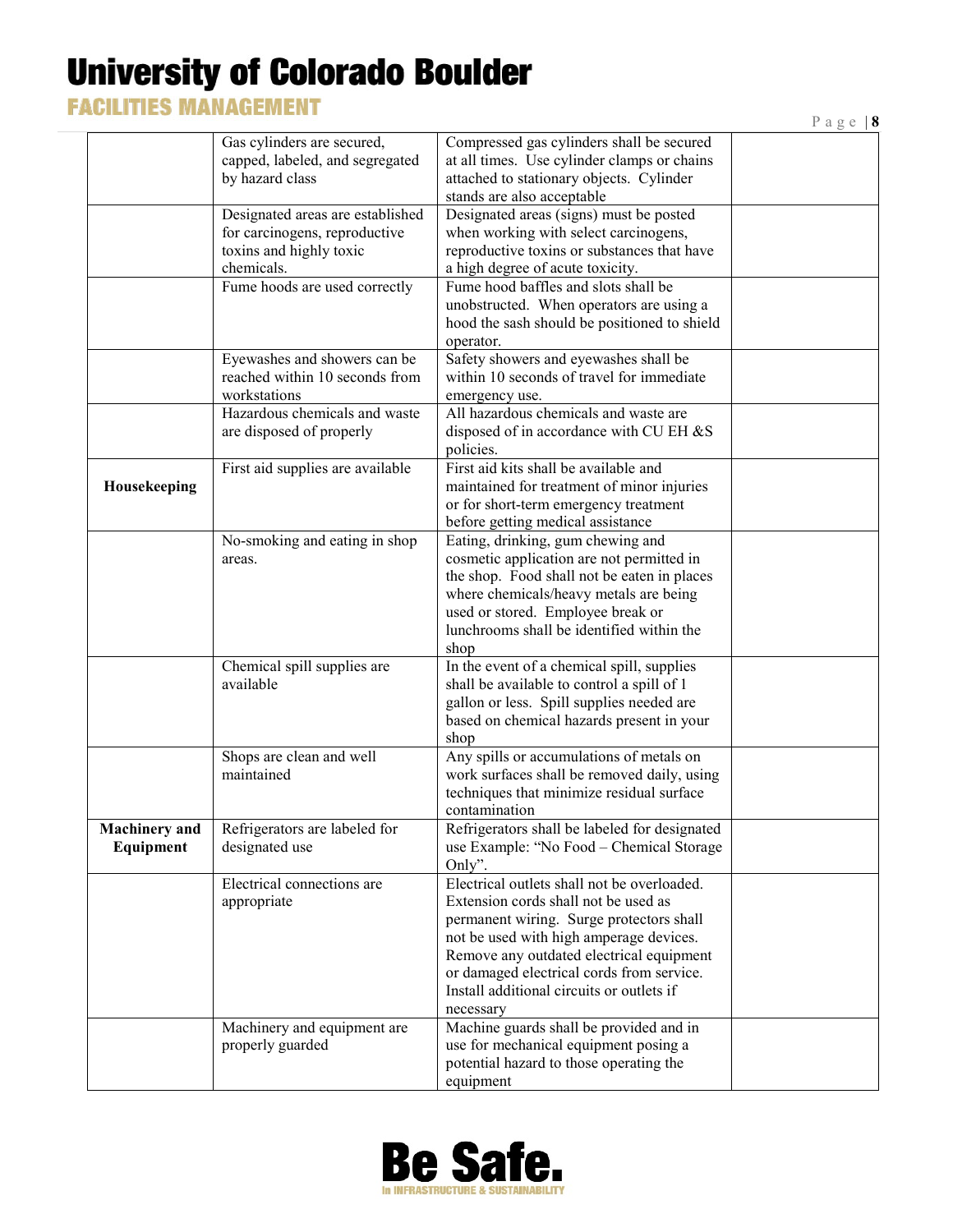### **FACILITIES MANAGEMENT**

|                                                                                          |                                                                                                                                                                                                            |                                                                                                                                                                                                                                                     | Page   $9$ |
|------------------------------------------------------------------------------------------|------------------------------------------------------------------------------------------------------------------------------------------------------------------------------------------------------------|-----------------------------------------------------------------------------------------------------------------------------------------------------------------------------------------------------------------------------------------------------|------------|
| Personal<br><b>Protective</b><br><b>Equipment and</b><br><b>Life Safety</b><br>Equipment | The appropriate PPE is provided<br>and used by personnel, as per<br>OSHA's 29CFR 1910.132<br>General PPE requirements,<br>1910.95 Hearing Conservation,<br>and 1910.134 Respirator<br>protection standards | Employees have PPE available to them for<br>all tasks required. Employees are made<br>aware of PPE locations prior to working.                                                                                                                      |            |
|                                                                                          | Fire equipment/doors are not<br>obstructed, blocked or<br>inoperable. Electrical and utility<br>panels are not blocked                                                                                     | Access to exits, emergency equipment and<br>utility controls shall never be blocked. The<br><b>National Fire Protection Associations</b><br>(NFPA) require that fire extinguishers shall<br>not be blocked so that they can be accessed<br>quickly. |            |
|                                                                                          | Hazard Signs approved by CU<br>EHS and/or Facilities Safety<br>Officer are posted where<br>applicable                                                                                                      | Hazard Signs are required by various codes<br>and standards                                                                                                                                                                                         |            |

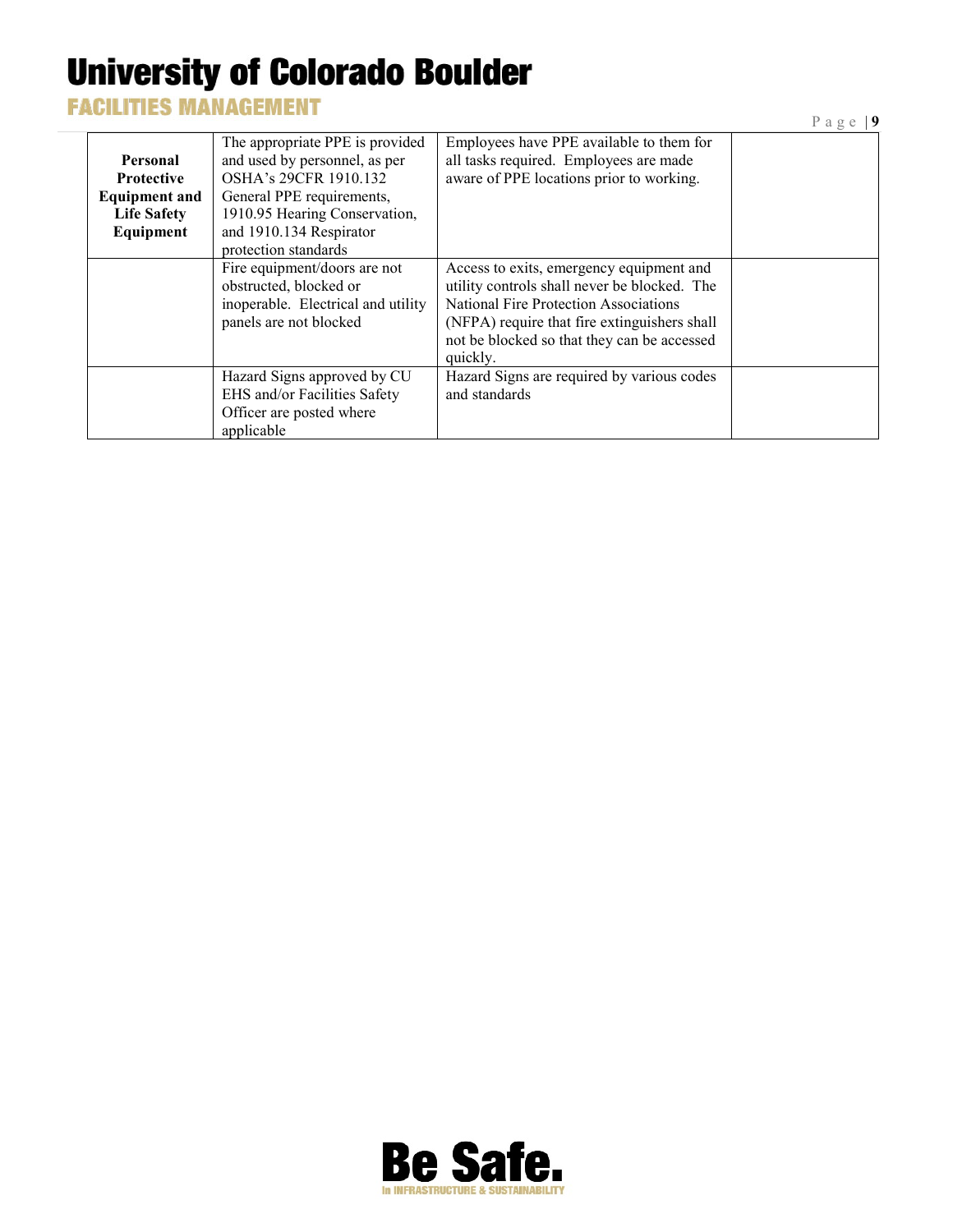**FACILITIES MANAGEMENT** 

**Appendix B:**

Page | **10**

#### **Hazard Chemical Inventory**

| Chemical/Product<br>name | Manufacturer | # of<br>Containers | Job Hazard<br>Analysis (JHA)<br>used | Emergency procedures required |
|--------------------------|--------------|--------------------|--------------------------------------|-------------------------------|
|                          |              |                    |                                      |                               |
|                          |              |                    |                                      |                               |
|                          |              |                    |                                      |                               |

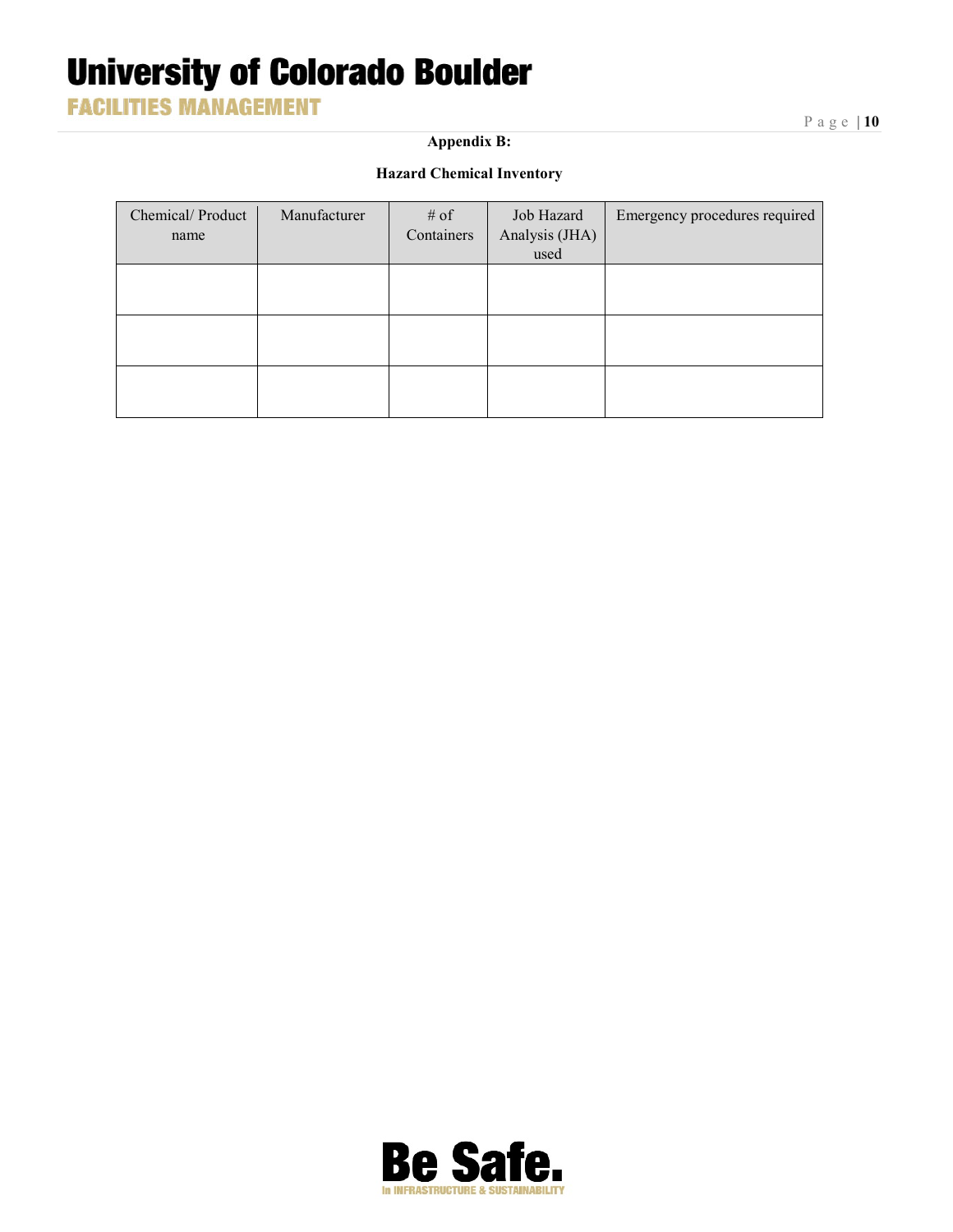**FACILITIES MANAGEMENT** 

#### **Appendix C:**

#### **Personal Protective Equipment Worksheet**

Facilities Management shall provide employees adequate PPE through a completed Job Hazard Assessment (JHA) (29 CFR 1910.132). Adequate PPE shall be provided to employees at no cost, including replacement from regular use. Supervisors shall ensure employees are trained and PPE is worn when hazards are present.

#### **EYE and FACE protection**

(29 CFR 1910.133)

Appropriate eye and face protection shall be provided to all employees when exposed to eye or face hazards from flying particles, molten metal, liquid chemicals, acids or caustic liquids, chemical gases or vapors or potential injurious radiation and glare. All eye and face protection must be approved by the American National Standards Institute, ANSI.

- Safety Glasses: Required when there is a potential of being struck by flying objects such as grinding, chiseling, use of a power saw and tools or any machining. For most situations safety glasses with side shields are adequate.
- Safety Goggles: Required in chemical handling and laboratory operations where there is a potential for chemical fumes, splashes, mists, sprays, or dust exposure to the eyes.
- Face Shields: Required when there is a potential face exposure to projectiles, chemicals or radiant energy; they cannot be used as substitute for eye protection.
- Prescription Lenses: Employees who wear prescription glasses must either wear approved safety glasses over the prescription glasses or wear prescription approved safety glasses.
- Contact Lenses: Contact Lenses do not provide eye protection and therefore must be worn with appropriate protective eyewear. OSHA Standard CFR 29 1910.134 prohibits the use of contacts under respirators and gas masks.
- Filtered Lenses: For use when there is a potential of being exposed to light radiation.

#### **HAND Protection**

(29 CFR 1910.138)

Appropriate hand protection shall be provided to all employees when exposed to hazards of the hand, such as skin absorption of harmful substances, severe cuts or lacerations, severe abrasions, punctures, chemical burns, thermal burns, and harmful temperature extremes. Selection of appropriate hand protection shall be based on the hazards identified, level of protection needed, duration of use, dexterity required and fit, and the limitations the gloves provide.

#### **HEAD protection**

(29 CFR 1910.135)

Appropriate head protection shall be provided to all employees when working in areas where head injuries could occur from falling or flying objects or bumping the head against with stationary objects, or electrical shock hazards. All protective helmets must be approved by the American National Standards Institute, ANSI. Each type of head protection is made to guard against certain specific hazardous situations. The following will help you decide the right protection according to the type and class.

- Type 1-helmets with full brim, not less than 1 and 1/4 inches wide, and
- Type 2-brimless helmets with a peak extending forward from the crown.

For industrial purposes there are three classes of head protection:

- Class A-general service that are intended again impact hazards, such as construction, mining and manufacturing.
- Class B- utility service, high voltage helmets that protect from impact and penetration of falling objects, they are used extensively by electrical workers.

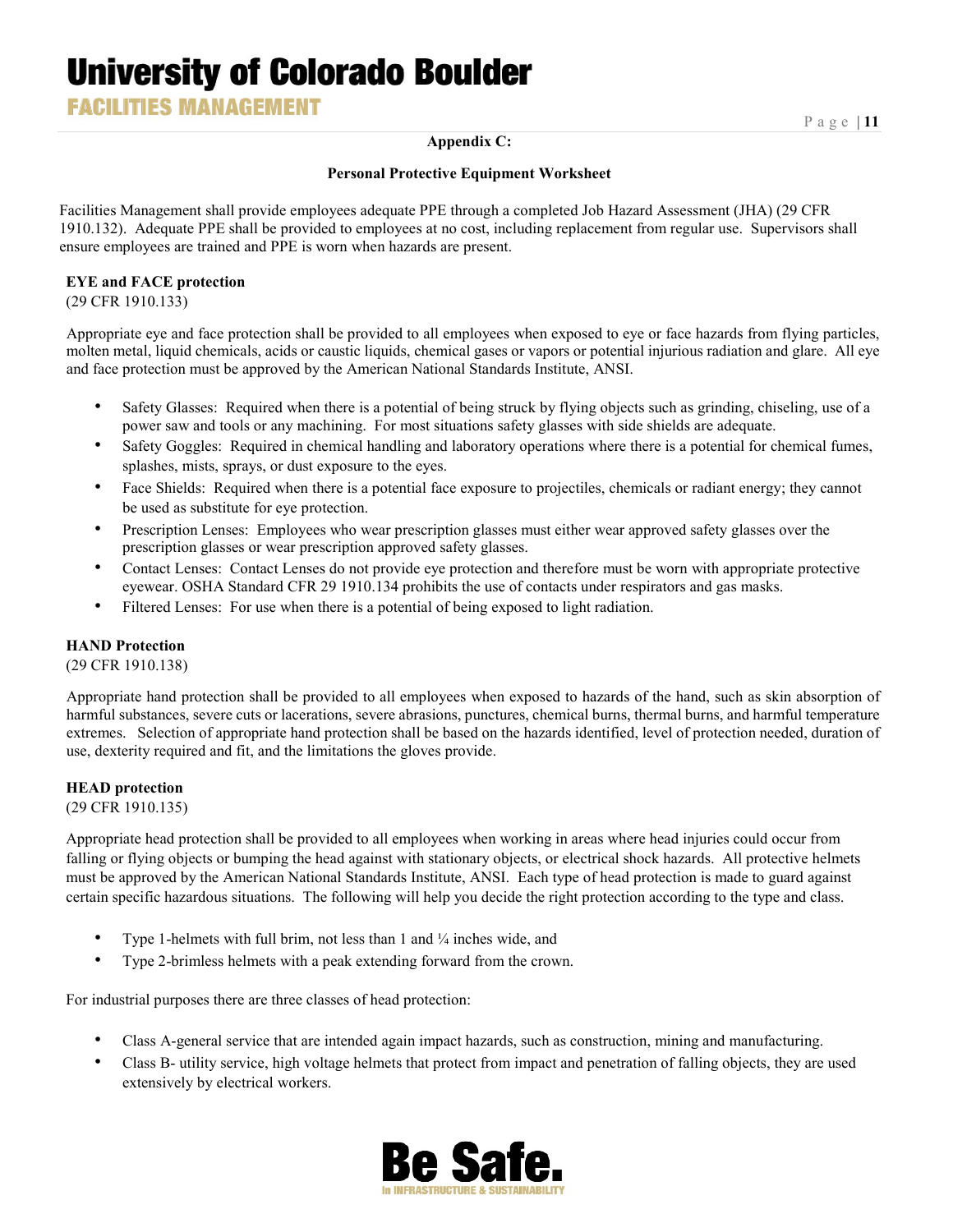### **FACILITIES MANAGEMENT**

• Class C-special service helmets with NO voltage protection they are made for lightweight and comfort and usually made with aluminum. Helmets should be maintained and replaced if worn or cracked.

#### **FOOT protection**

(29 CFR 1910.136)

Appropriate footwear should be provided to employees when there is danger of injuring the foot from falling or rolling objects, objects piercing the sole of the shoe or where feet will be exposed to electrical or chemical hazards. Protective footwear must meet applicable ANSI standards and performance measurements for protection for the toes, metatarsal area (top of foot), puncture protection and electrical hazards, the use of add-on type of devices (i.e. metatarsal guards) is only suitable for temporary use. The suitability of shoes in any workplace should be determined by supervisory personnel and if it is appropriate to wear sandals, clogs etc.

#### **HEARING protection**

(29 CFR 1910.95)

Excessive noise exposures to workers require wear of hearing protection equipment greater than 20 dB attenuation, as per EPA rating.

Music and or cell phone designed headsets shall never be used as hearing protection.

#### **RESPIRATORY protection**

(29 CFR 1910.134)

Inhalation hazards such as harmful dusts, fogs, chemical fume/mist/gas, smoke, spray and/or vapor require implementation of a respiratory protection progra[m.](http://www.ehs.ohio-state.edu/)

**Appendix D:**

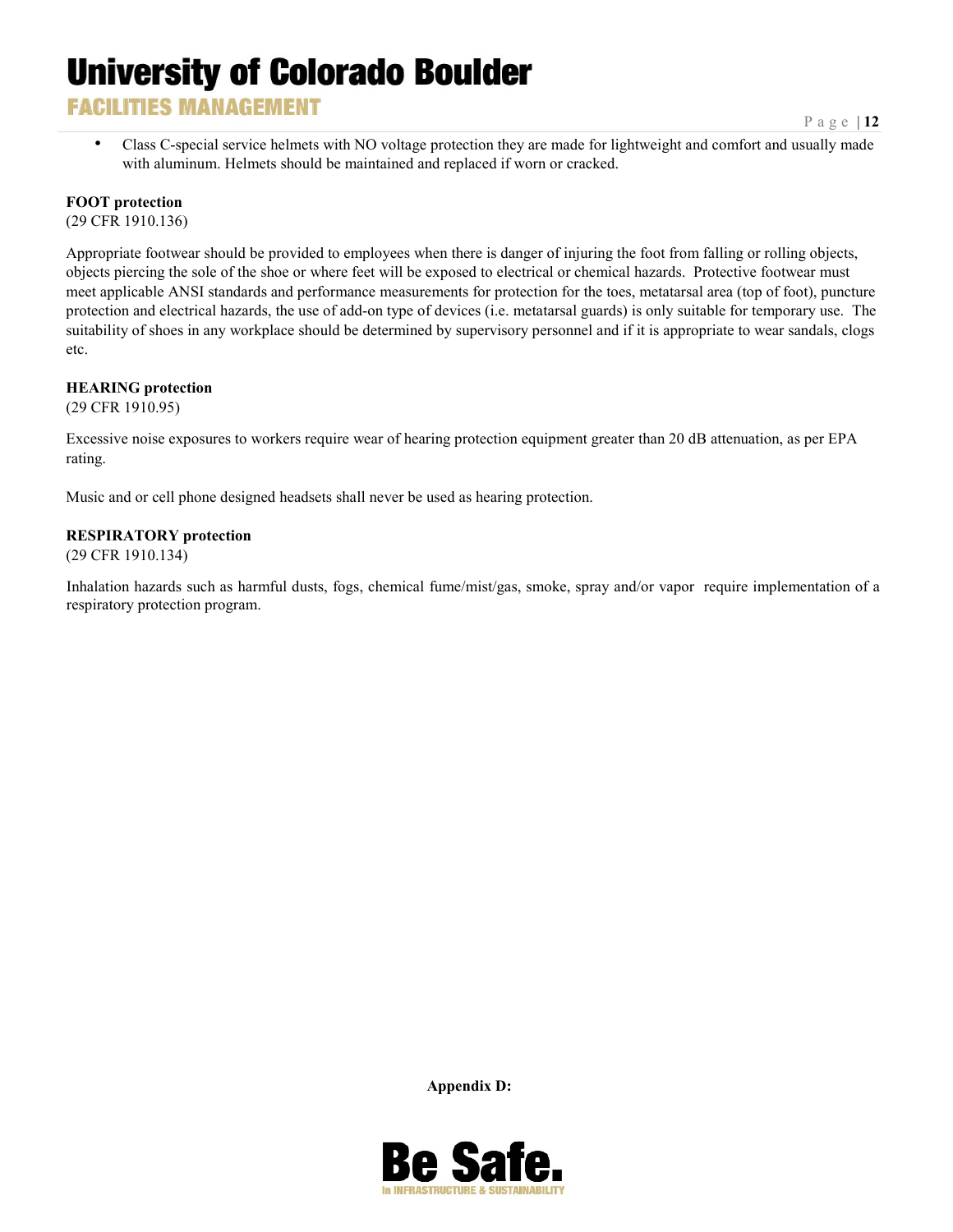### **FACILITIES MANAGEMENT**

#### **Emergency Procedures for Chemicals Spills/Releases**

#### **If there is a hazardous materials release/chemical spill inside a building:**

- Isolate and secure the spill area
- Warn others in the immediate area
- Based upon the hazard, attempt clean-up if trained and if you have appropriate personal protective equipment
- If assistance is needed, call OCC or CU EHS and give the location and type of material spilled
- Evacuate the building (use of public address system preferred or use of building fire alarm system)
- Meet with and assist emergency response personnel

#### **If there is a hazardous materials release/chemical spill outside the building:**

- Isolate and secure the spill area
- Warn others in the immediate area
- If assistance is needed, call OCC or EHS and give the location and type of material spilled
- Do not wash spilled material into storm drain
- Meet with and assist emergency response personnel

#### **If there is a personnel injury involving chemical contamination:**

- Assist with emergency eyewash / shower use, as appropriate
- Provide first aid immediately for serious injuries
- Call 911 and give the location and type of material involved
- Notify OCC or CU EHS
- Without doing harm to the victim, remove and bag contaminated clothing and gross personal contamination
- Obtain an SDS for the material involved, which will provide you with a manufacturer or distributor of a chemical that provides information about the contents, characteristics, physical hazards, and health hazards associated with the chemical

**Appendix E:**

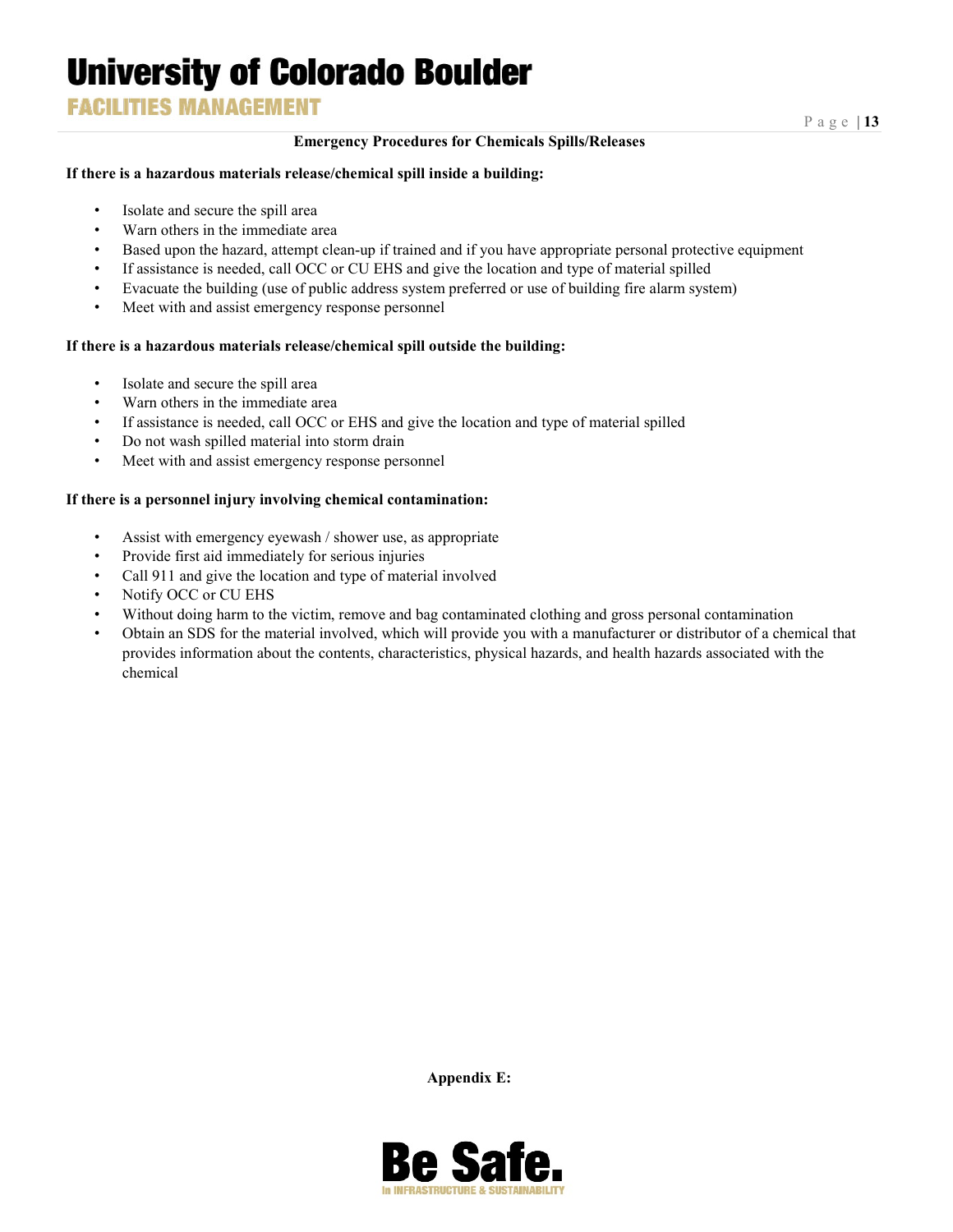**FACILITIES MANAGEMENT** 

#### **Glossary**

**Exposure or Exposed:** That an employee is subjected in the course of employment to a chemical that is a physical or health hazard, and includes potential (e.g., accidental or possible) exposure. "Subjected" in terms of health hazards includes any routes of entry (e.g., inhalation, ingestion, skin contact or absorption.).

**Exposure Limit:** The time-weighted average concentration for a normal 8-hour workday and a 40-hour workweek, to which nearly all workers may be repeatedly exposed, day after day, without adverse effect.

**Hazardous Chemical:** Any chemical whose presence or use is a health hazard or a physical hazard. See below.

**Hazard Warning:** Any words, pictures, symbols, or combination thereof appearing on a label or other appropriate form of warning which convey the specific physical or health hazard(s), including target organ effects, of the chemical(s) in the container(s). (See definitions for "physical hazard" and "health hazard" to determine the hazard which must be covered.)

**Health Hazard:** A chemical for which there is significant evidence, based on at least one study conducted in accordance with established scientific principles that acute or chronic health effects may occur in exposed employees. The term "health hazard" includes chemicals that are carcinogens, toxic or highly toxic agents, reproductive toxins, irritants, corrosives, sensitizers, or produce targeted organ effects e.g., kidneys, liver, nervous system, blood, and agents that damage the lungs, skin, eyes, or mucous membranes.

**Acute Effect:** Adverse effect that has severe symptoms developing rapidly and coming quickly to a crisis, usually within minutes but up to twenty-four hours.

**Chronic Effect:** An adverse effect with symptoms that develop slowly over a long period of time or that occur frequently.

**Carcinogen:** A substance or agent capable of causing or producing cancer in mammals, including humans.

**Corrosive:** A chemical that causes visible destruction of, or irreversible alterations in, living tissue by chemical action at the site of contact, e.g., battery acid.

**Irritant:** Chemical, which is not corrosive, that causes a reversible inflammatory effect on living tissue, e.g., skin, eyes, respiratory system, by chemical action at the site of contact, e.g., onion odor, skunk spray, acetic acid.

**Safety Data Sheet (SDS):** Written or printed material concerning a hazardous chemical which is prepared in accordance with 29 CFR 1910.1200(g)

**Physical Hazard:** A chemical for which there is scientifically valid evidence that it is a combustible liquid, compressed gas, explosive, flammable, organic peroxide, oxidizer, pyrophoric, unstable (reactive) or water-reactive.

**Flammable Liquid:** Any liquid that ignites at room temperature, e.g., gasoline, alcohol.

**Combustible Liquid:** Any liquid that must be heated sprayed or requires a wick to ignite, e.g., kerosene, oil.

**Appendix F:**

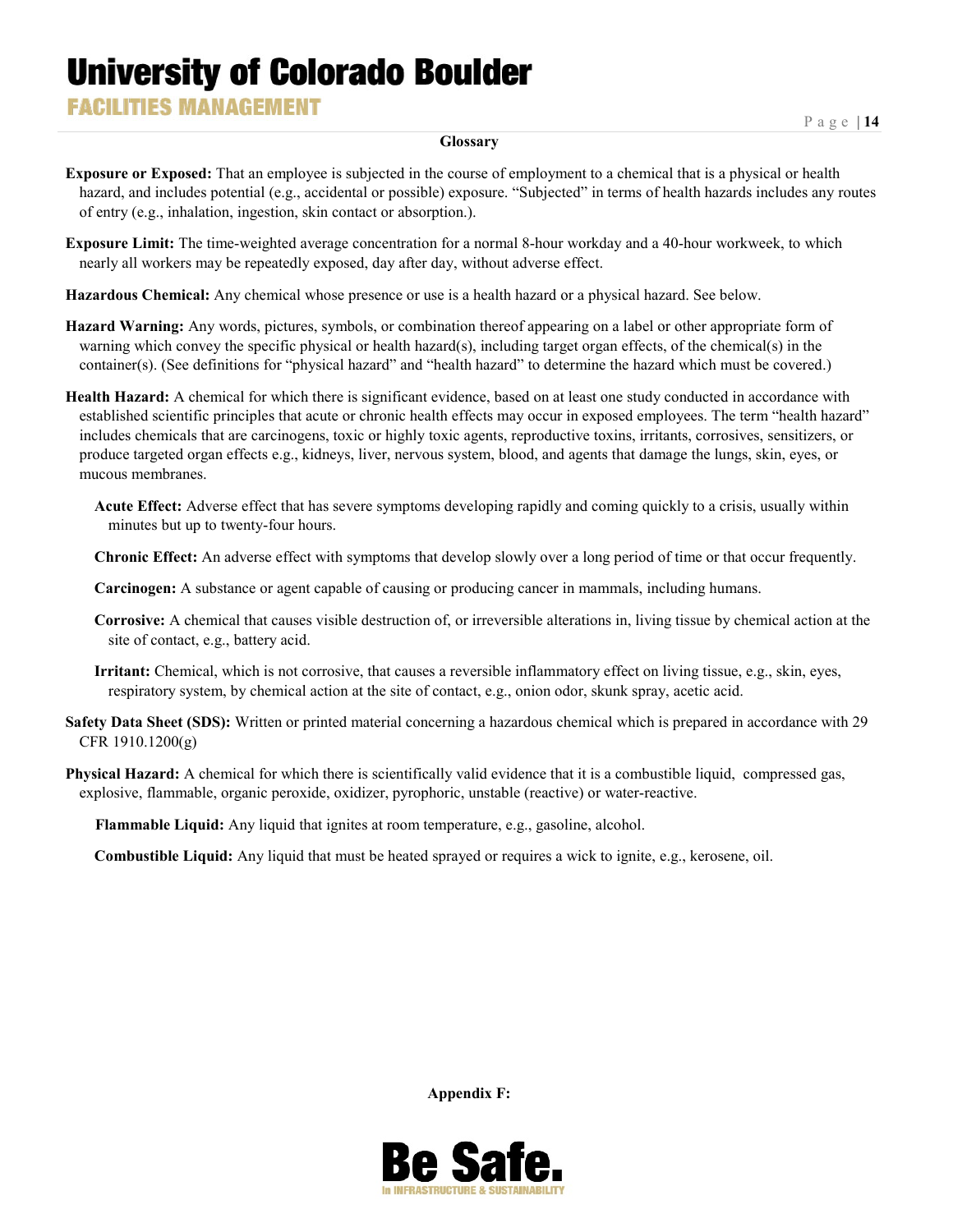**FACILITIES MANAGEMENT** 

#### **GHS Definitions**

**GHS –** means "The Globally Harmonized System of Classification and Labelling of Chemicals."

**Hazard Statement –** a statement assigned to a hazard class and category that describes the nature of the hazards of a hazardous product, including, where appropriate, the degree of hazard.

**Pictogram –** a graphical composition that may include a symbol plus other graphic elements, such as a border, background pattern or color that is intended to convey specific information.

**Precautionary Statement –** a phrase that describes recommended measures that should be taken to minimize or prevent adverse effects resulting from exposure to a hazardous product, or improper storage or handling of a hazardous product.

**Signal Word –** a word used to indicate the relative level of severity of hazard and alert the reader to a potential hazard on the label. The GHS uses "Danger" and "Warning" as signal words.

**Supplemental Label Element –** any additional non-harmonized type of information supplied on the container of a hazardous product that is not required or specified under the GHS.

**Appendix G:**

**GHS Pictogram Reference Chart**

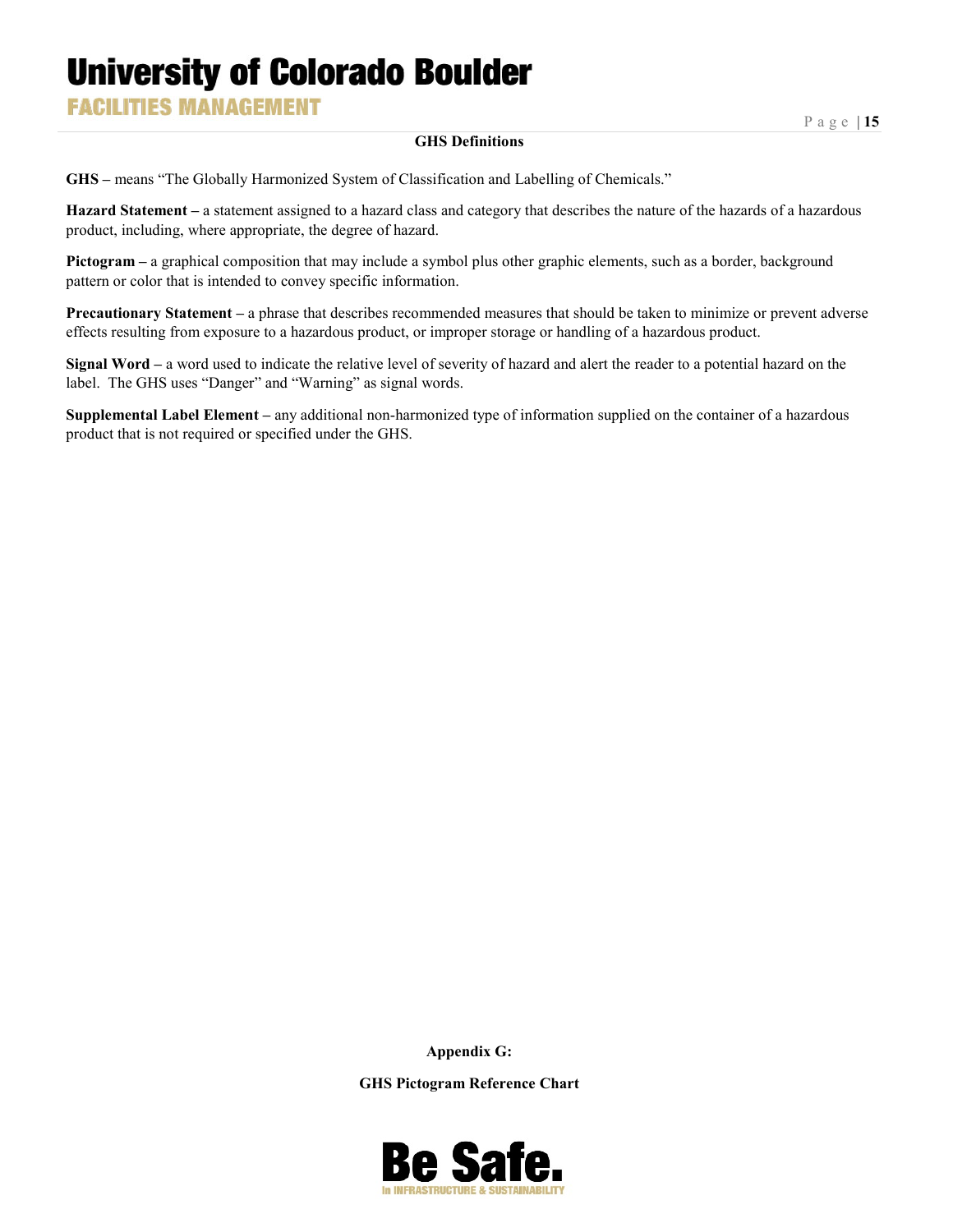**FACILITIES MANAGEMENT** 

| <b>Explosives</b><br><b>Self Reactives</b><br><b>Organic Peroxides</b>                                                                                     | <b>Flammables</b><br><b>Self Reactives</b><br>Pyrophorics<br><b>Self-Heating</b><br><b>Emits Flammable Gas</b><br><b>Organic Peroxides</b>                | <b>Oxidizers</b>               |
|------------------------------------------------------------------------------------------------------------------------------------------------------------|-----------------------------------------------------------------------------------------------------------------------------------------------------------|--------------------------------|
|                                                                                                                                                            |                                                                                                                                                           |                                |
| <b>Gases Under Pressure</b>                                                                                                                                | <b>Corrosives</b>                                                                                                                                         | <b>Acute Toxicity (severe)</b> |
| <b>Irritant</b><br><b>Dermal Sensitizer</b><br><b>Acute Toxicity (harmful)</b><br><b>Narcotic Effects</b><br><b>Respiratory Tract</b><br><b>Irritation</b> | Carcinogen<br><b>Respiratory Sensitizer</b><br><b>Reproductive Toxicity</b><br><b>Target Organ Toxicity</b><br>Mutagenicity<br><b>Aspiration Toxicity</b> | <b>Environmental Toxicity</b>  |

**Appendix H:**

**Example of GHS Label**